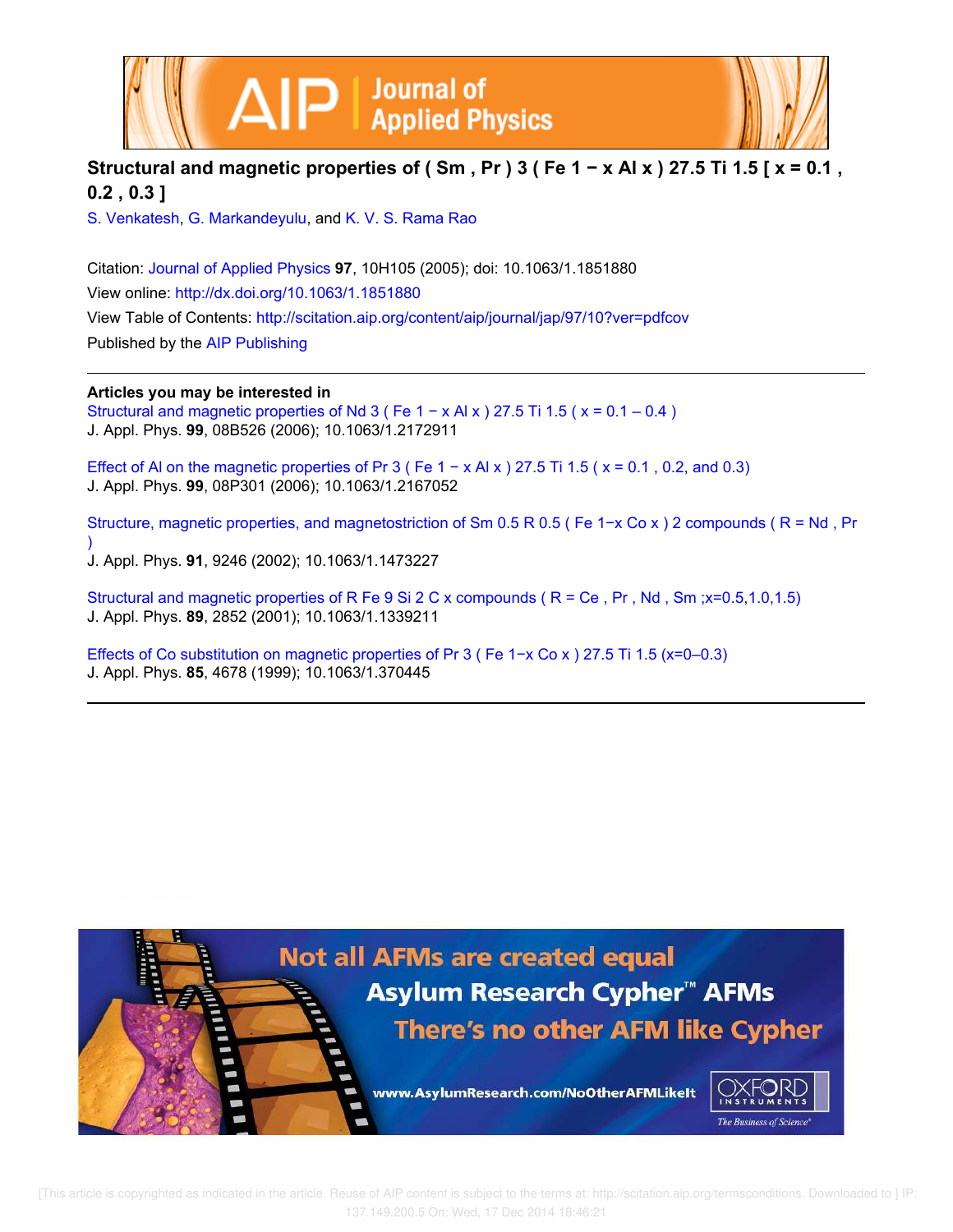# $\textsf{Structural}$  and magnetic properties of  $(\textsf{Sm},\textsf{Pr})_3(\textsf{Fe}_{1-\textsf{x}}\textsf{Al}_\textsf{x})_{27.5}\textsf{Ti}_{1.5}$ †**x=0.1,0.2,0.3**‡

S. Venkatesh, G. Markandeyulu, and K. V. S. Rama Rao *Magnetism and Magnetic Materials Laboratory, Department of Physics, Indian Institute of Technology*

*Madras, Chennai-600 036, India*

(Presented on 9 November 2004; published online 11 May 2005)

The structural and magnetic properties of  $(Sm_{0.9}Pr_{0.1})_3$   $(Fe_{1-x}Al_x)_{27.5}Ti_{1.5}$   $[x=0.1, 0.2, 0.3]$ compounds have been investigated by x-ray diffraction, magnetization, and Curie temperature measurements. The lattice parameters are found to increase with increasing Al concentration. The saturation magnetization is seen to decrease with the substitution of Al and is attributed to the modification in the DOS by Al. The Curie temperature increased for low concentrations of Al and then decreased. The easy direction of magnetization (EMD) in all the compounds is normal to the s204d plane. The anisotropy fields decrease with increasing Al concentration. © *2005 American Institute of Physics*. [DOI: 10.1063/1.1851880]

### **INTRODUCTION**

The discovery of  $Nd_3(Fe, Ti)_{29}$  compounds has opened up a novel class rare earth (R)-iron compounds, namely  $R_3$ (Fe, M)<sub>29</sub> (3:29) compounds<sup>1-3</sup> as potential permanent magnet materials. These compounds have been reported to form in monoclinic structure with  $A2/m$  space group,<sup>4</sup> a combination of alternate stacking of Th<sub>2</sub>Zn<sub>17</sub> (2:17) and Th $Mn_{12}$  (1:12) type segments with two in-equivalent sites for R atoms and 11 in-equivalent sites for Fe/M atoms.4–6 Li *et al.*<sup>6</sup> have reported that the dominant crystal field parameter  $A_2^0$  which determines the R anisotropy has opposite signs at the two inequivalent sites of R atoms. At the 2a site with 1:12 like environment,  $A_2^0 > 0$  and at the 4i site with 2:17 like environment,  $A_2^0$  < 0. The product of second order Steven's coefficient  $(\alpha_J)$  and  $A_2^0$  should be positive for axial anisotropy. Shah *et al.*<sup>7</sup> have investigated the magnetic properties of  $(Sm<sub>1-x</sub>Pr<sub>x</sub>)<sub>3</sub>Fe<sub>27.5</sub>Ti<sub>1.5</sub> compounds and showed that Sm$  $(\alpha_J > 0)$  occupies the 2a site while Pr  $(\alpha_J < 0)$  occupies the 4i site. Sheloudko *et al.*<sup>8</sup> have reported preferential occupancy of Pr and Nd at 4i sites in  $Pr_2Er(Fe, Ti)_{29}$  and  $SmNd_2(Fe, Ti)_{29}$  respectively. Substitution of Al has been reported to increase Curie temperature and uniaxial anisotropy in 2:17 compounds. In this paper, the investigation of the role of Al on the structural and magnetic properties of  $(Sm_{0.9}Pr_{0.1})_3Fe_{27.5}Ti_{1.5}$  compounds is presented.

#### **EXPERIMENTAL DETAILS**

All the compounds were prepared by arc melting Sm and Pr of 99.9% purity, Fe of 99.95% purity and Al and Ti of 99.99% purity. The melting was done several times to ensure homogeneous mixing of the constituents. About 12% of Sm has been added in excess to compensate for the loss of Sm during melting. Each ingot was wrapped in a Ta foil and sealed in an evacuated quartz tube and homogenized at 1100 °C for 7 days and then quenched in ice water mixture. Structural characterization was done using powder x-ray diffraction patterns taken employing Fe- $K_{\alpha}$  radiation. Magnetization and Curie temperature measurements were carried out using a vibrating sample magnetometer (PAR-Model 155). Anisotropy fields  $(H_A)$  were determined from the magnetization curves of magnetically aligned samples (parallel to the plane of the sample geometry, arrested in 5 min epoxy resin) using the singular point detection method (SPD). Easy magnetization direction (EMD) was determined from the XRD patterns of magnetically aligned samples (perpendicular to the substrate).

#### **RESULTS AND DISCUSSION**

X-ray diffraction patterns of the compounds are shown in Fig.  $1(a)$ . All the compounds have formed the 3:29 phase as the major phase and small amounts of 1:12 phase and traces of  $\alpha$ -Fe. The lattice parameters are listed in Table I. The lattice is seen to expand with Al concentration with  $\beta$ remaining the same. This increase is in accordance with the atomic radii of Fe and Al, as reported in  $2:17$  compounds.<sup>9,10</sup>

Figure 2 shows magnetization curves at room temperature where, the saturation field decreases with increasing Al concentration. The saturation magnetization values  $(M<sub>S</sub>)$ 



FIG. 1. XRD patterns of (a) random and (b) aligned powders of  $(Sm_{0.9}Pr_{0.1})_3(Fe_{1-x}Al_x)_{27.5}Ti_{1.5}.$ 

 [This article is copyrighted as indicated in the article. Reuse of AIP content is subject to the terms at: http://scitation.aip.org/termsconditions. Downloaded to ] IP: 137.149.200.5 On: Wed, 17 Dec 2014 18:46:21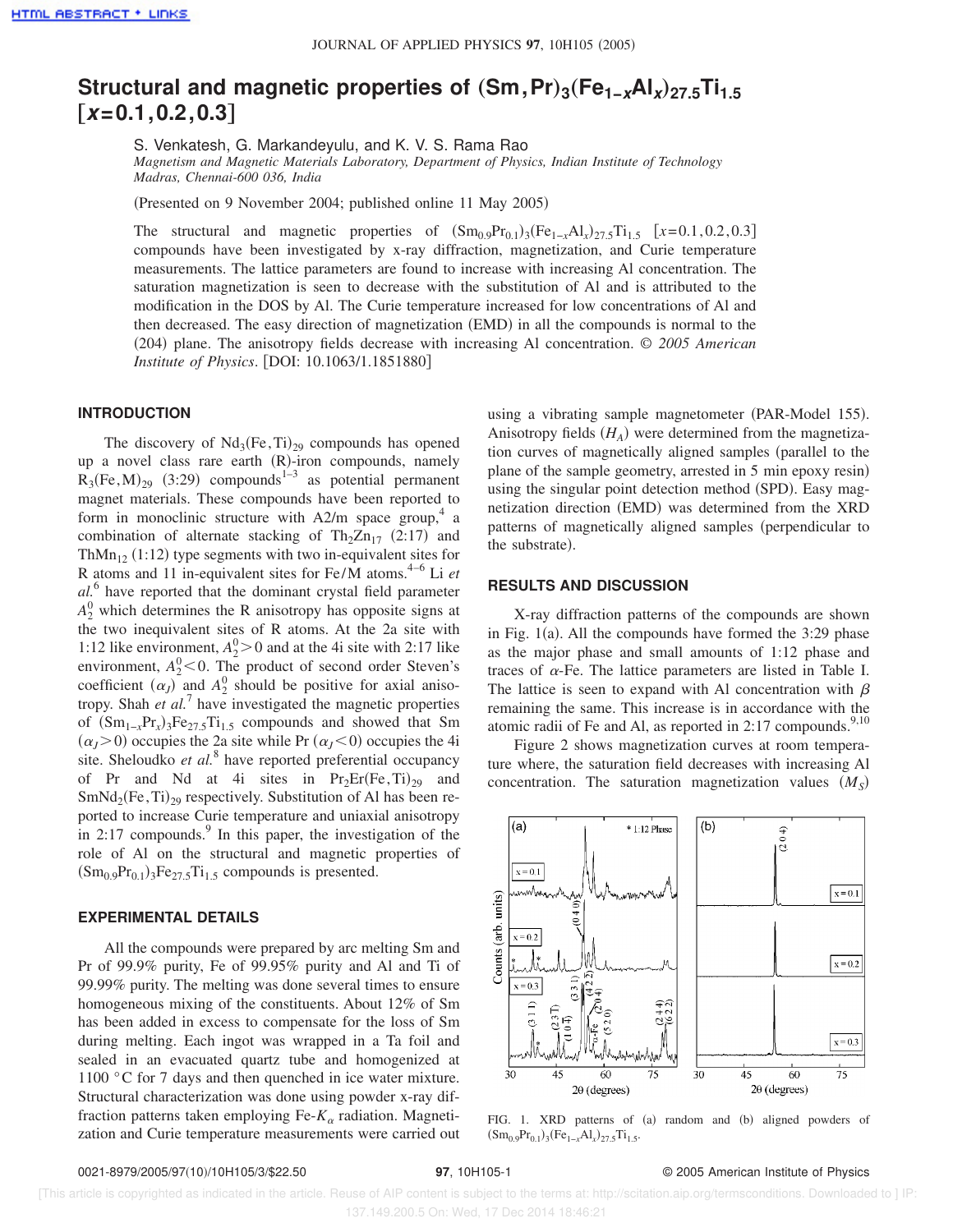TABLE I. Lattice parameters, room temperature magnetization, anisotropy field, and Curie temperature of  $(Sm_{0.9}Pr_{0.1})_3(Fe_{1-x}Al_x)_{27.5}Ti_{1.5}$  compounds.

| $\mathcal{X}$   | $0^a$  | 0.1    | 0.2    | 0.3    |
|-----------------|--------|--------|--------|--------|
| a(A)            | 10.635 | 10.642 | 10.650 | 10.668 |
| b(A)            | 8.568  | 8.584  | 8.586  | 8.583  |
| c(A)            | 9.736  | 9.750  | 9.782  | 9.797  |
| $\beta$ (deg)   | 96.96  | 96.95  | 96.93  | 96.93  |
| $V(\AA)^3$      | 880    | 884    | 888    | 891    |
| $M_{s}$ (emu/g) | .      | 108    | 89     | 57     |
| $T_C$ (K)       | 474    | 458    | 466    | 444    |
| $H_A$ (kOe)     | .      | 17     | 15     | 14     |

<sup>a</sup>Interpolated from the data in Ref. 7.

were determined form the Honda plots and are shown in Table I. The Curie temperature  $(T_C)$  was determined through the magnetization measurements carried out at a field of 50 Oe and the  $T_c$  increases up to  $x=2$  and then decreases.

The effect of Al substitution on the magnetization is discussed based on the reports on 2:17 compounds. The decrease in the magnetization has been explained as due to the modification in the DOS of the 3*d* band of Fe due to the 3*p* band of Al, situated at the bottom of the  $3d$  band.<sup>11</sup> The spin-up band of Fe may be said to be nearly completely filled, as in the case of 2:17 systems, leading to a decrease in the magnetization with Al due to the charge transfer from the 3*p* band of Al to the 3*d* band of Fe. However, the rate of decrease in the present case is more than that in the 2:17 system. Therefore, the spin up band in this case may be filled more than in the 2:17 systems.

The Curie temperature is seen to increase from 458 K for  $x=0.1$  to 466 K for  $x=0.2$  and then to decrease to 444 K for *x*=0.3. Suresh *et al.*<sup>9,12</sup> have reported an increase of  $T_C$  of ErPrFe<sub>17</sub> from 290 K to 435 K and subsequent decrease with Al substitution. The higher  $T_C$  in the 3:29 system than in the 2:17 system may be due to the fact that 3:29 system contains more Fe than the 2:17 system. From the above comparisons, it seems likely that there is a critical Al to R ratio for which *T<sup>C</sup>* reaches a maximum value.

X-ray diffraction patterns for the magnetically aligned samples are shown in Fig.  $1(b)$ . The reflections from only  $(204)$  planes are seen in the pattern. The easy magnetization



FIG. 2. Magnetization curves of  $(Sm_{0.9}Al_{0.1})_3(Fe_{1-x}Al_x)_{27.5}Ti_{1.5}$  compounds at 300 K.



FIG. 3. Magnetization curves of aligned samples of  $(Sm_{0.9}Al_{0.1})_3(Fe_{1-x}Al_x)_{27.5}Ti_{1.5}$  compounds along (solid symbols) and perpendicular (open symbols) to the direction of alignment.

direction has been found to be making an angle of 66.69° with a axis, in  $x=0.1$  sample whereas, the angle is 66.64 $\degree$  in the other two compounds. The  $(204)$  plane in the 3:29 system is equivalent to the  $(004)$  plane of 2:17 setting or  $(301)$  plane of 1:12 setting, obtained from the conversions reported by Han *et al.*<sup>13</sup> In other words, the easy magnetization is along the *c*-axis in the 2:17 setting and is along  $[301]$  in the 1:12 setting. Magnetization curves on magnetically aligned samples are shown in Fig. 3. The area between the magnetization curves in the case of the  $x=0.2$  sample seems to be more than in the case of the other two. However, the anisotropy field  $(H_A)$  estimated from the singular point detection method (SPD) decreases with increasing Al as shown in Table I.

The net anisotropy in these compounds is the sum of the Fe sublattice anisotropy (planar) and rare earth sublattice anisotropy (depends on the sign of the product of second order Steven's coefficient  $\alpha$ <sup>*I*</sup> and the second order crystal field parameter  $A_2^0$ ). Since the rare earth sublattice anisotropy is determining the net anisotropy, and Sm having a large and positive  $\alpha_j$ , many  $R_3$ (Fe, M)<sub>29</sub> compounds with R=Sm have a tendency to exhibit uniaxial anisotropy after<br>nitrogenation<sup>7,14,15</sup> or carbonation.<sup>16</sup> However, in nitrogenation<sup>7,14,15</sup> or carbonation.<sup>16</sup> However, in  $(\text{Sm}_{0.9}\text{Pr}_{0.1})_3\text{Fe}_{27.5}\text{Ti}_{1.5}$  the substituent Al seems to do the job of increasing the contribution from the Fe sublattice to the net anisotropy, causing it to become uniaxial. In fact the effect of Al on the Co sublattice anisotropy has been demonstrated in Gd<sub>2</sub>Co<sub>17-*x*</sub>Al<sub>*x*</sub></sub><sup>17</sup> In Sm<sub>2</sub>Fe<sub>1-*x*</sub>Al<sub>*x*</sub> compounds as well, such an effect has been observed for  $x > 2$ .<sup>1</sup>

#### **CONCLUSIONS**

The effect of Al substitution for Fe in  $(Sm_{0.9}Pr_{0.1})_3Fe_{27.5}Ti_{1.5}$   $(x=0.1, 0.2, 0.3)$  compounds have been investigated. Expansion of unit cell volume is explained as due to the larger atomic radius of Al replacing smaller Fe. Decrease in room temperature saturation magnetization and increase in Curie temperature are attributed to the charge transfer from Al to Fe. Uniaxial anisotropy in all compounds  $(in 2:17 setting)$  is observed.

 [This article is copyrighted as indicated in the article. Reuse of AIP content is subject to the terms at: http://scitation.aip.org/termsconditions. Downloaded to ] IP: 137.149.200.5 On: Wed, 17 Dec 2014 18:46:21